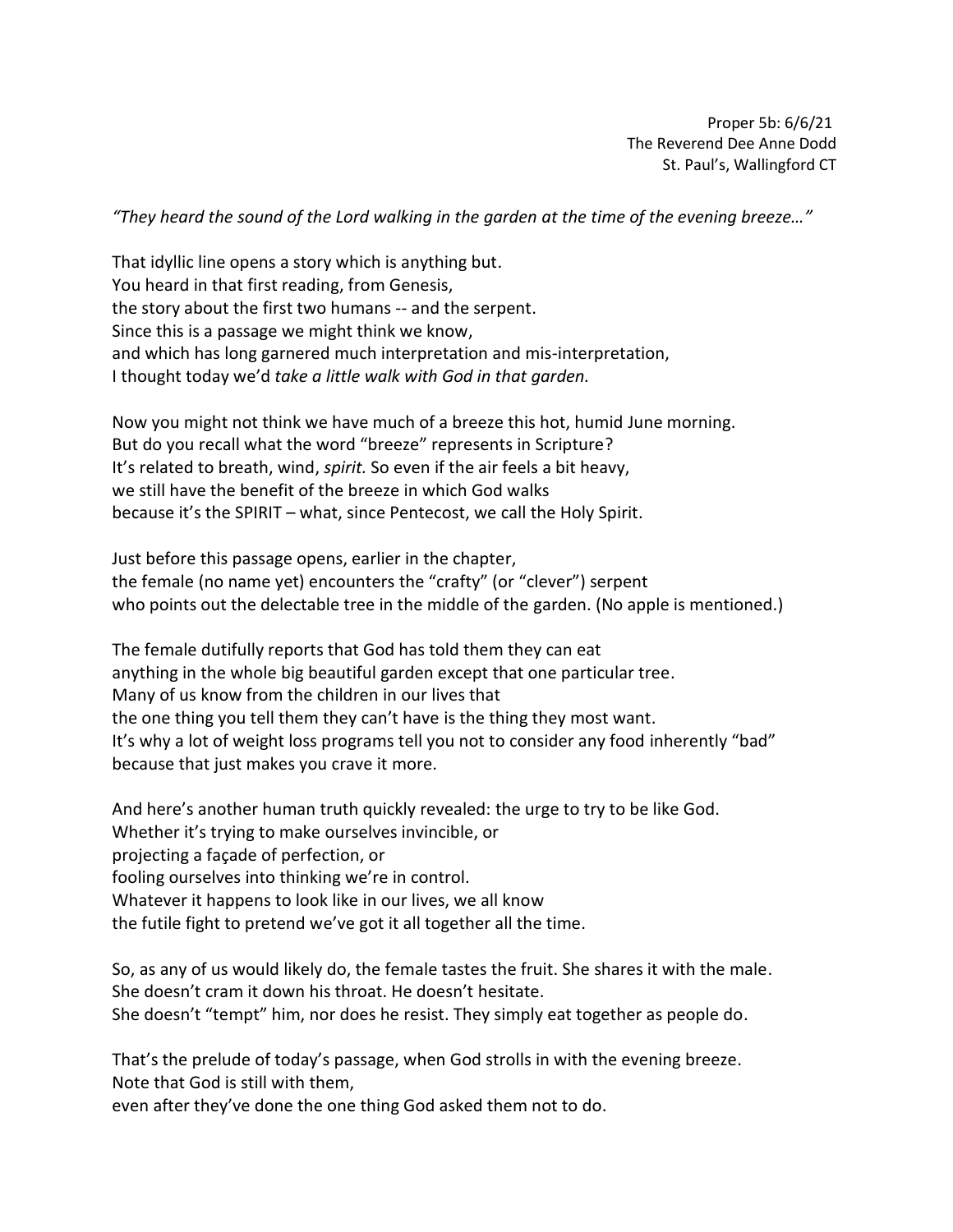God doesn't give up on them, but seeks them out, asking: *Where are you?*

That's a good question.

It's a good question to look in the mirror and occasionally ask ourselves. Where are you? Where are you in life? In your relationships? Where are you spiritually? Where are you with coming to terms with your white privilege? Where are you in terms of coming out of this pandemic? Are you in a good place? Where are you *now?*

The male gives an answer that many of us should be able to relate to, if we're honest. He admits that he's afraid, wanting to hide and, well, *naked.* Vulnerable. Raw.

Friends, I'm up here on a hot day wearing at least three layers of clothing, and you know what – before God, I'm buck naked. And so are you, and every other human creature who ever lived. And you know what else? That's OK. God knows us better than we know ourselves. God knows all those warts and imperfections we try to hide, and all the tricks we use to try to kid ourselves and others into thinking we've got it figured out. God sees through it to who we really are, and loves us even so.

But, once again, as we are all wont to do, the male misses this great and comforting truth. He's too busy trying to cover his buck nakedness by passing the buck. He blames the only other person he knows – the female. Then she turns around and blames the serpent. And on it goes. As if God wasn't there with them all the time, knowing the truth, inviting them, still, into the cool breeze of the Spirit.

The story ends with an extended prose-poem

from God to the serpent, the male and the female.

Today we read only the beginning stanza.

But later in chapter 3 (and, kids, you could read this for yourself at home!),

it concludes with the *truest truth* of the human condition:

"You are dust, and to dust you shall return."

Oh, we can strive to convince ourselves otherwise, but the enduring truth is that we're mere mortals.

We can put on layer upon layer of pretense, but we're still naked.

We're dust, and to dust we shall return –

I say, not only on Ash Wednesday but today

looking at the simple beauty of the Memorial Garden where so many of our loved ones now rest.

We too are dust and to dust we shall return.